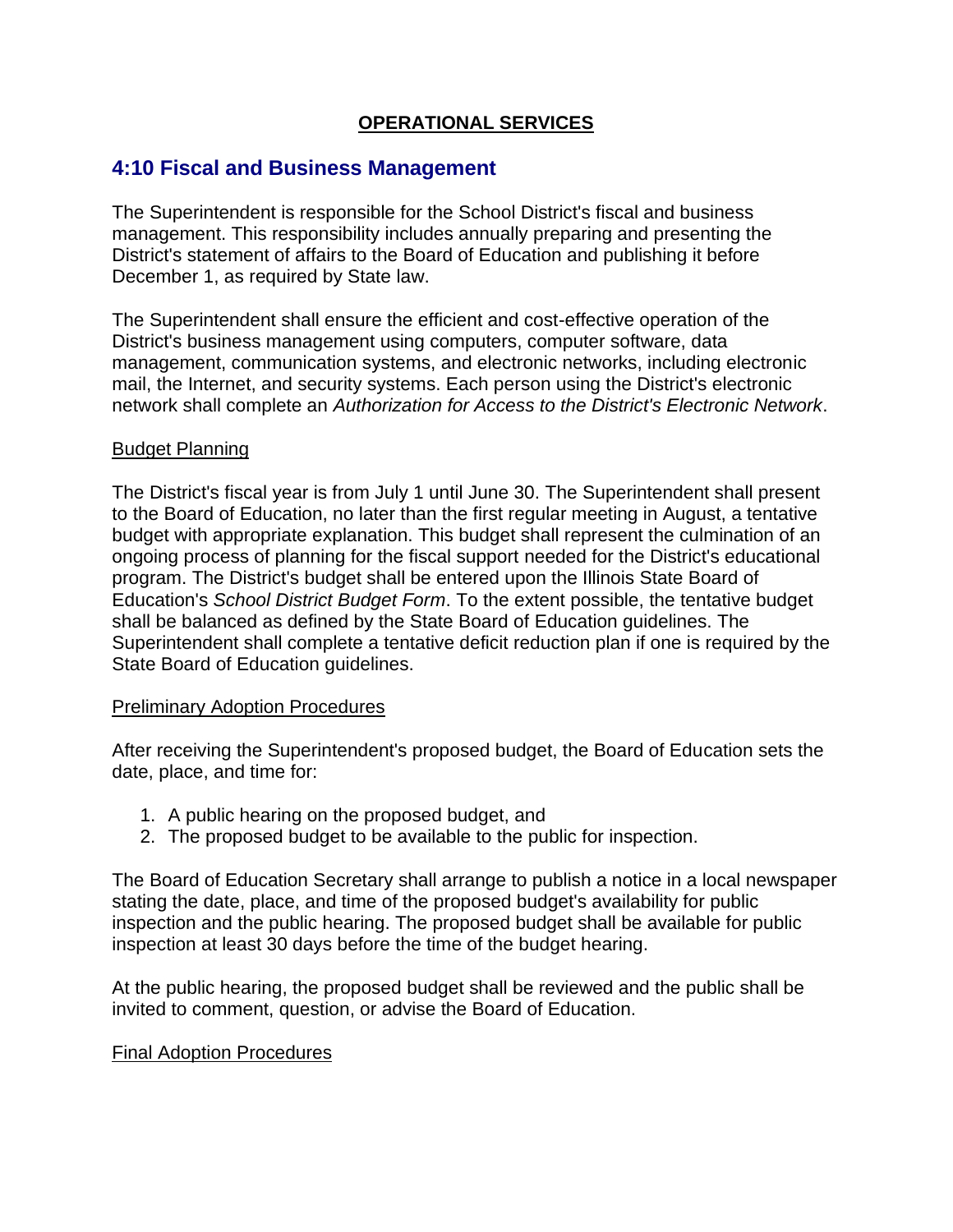The Board of Education adopts a budget before the end of the first quarter of each fiscal year (September 30) or by such alternative procedure as State law may define. To the extent possible, the budget shall be balanced as defined by the State Board of Education; if not balanced, the Board will adopt a deficit reduction plan to balance the District's budget within 3 years according to State Board of Education requirements.

The Board of Education adopts the budget by roll call vote. The budget resolution shall be incorporated into the meeting's official minutes. Board of Education members' names voting yea and nay shall be recorded in the minutes.

The Superintendent or designee shall perform each of the following:

- 1. Post the District's final annual budget, itemized by receipts and expenditures, on the District's Internet website.
- 2. Notify parents/guardians that the budget is posted and provide the website's address.
- 3. File a certified copy of the budget resolution and an estimate of revenues by source anticipated to be received in the following fiscal year, certified by the District's Chief Fiscal Officer, with the County Clerk within 30 days of the budget's adoption.
- 4. Make all preparations necessary in order for the Board to timely file its Certificate of Tax Levy, including preparations to comply with the Truth in Taxation Act, and file a Certificate of Tax Levy with the County Clerk on or before the last Tuesday in December. The Certificate lists the amount of property tax money to be provided for the various funds in the budget.
- 5. Submit the annual budget, a deficit reduction plan if one is required by State Board of Education guidelines, and other financial information to the State Board of Education according to its requirements.

Any amendments to the budget or Certificate of Tax Levy shall be made as provided in the School Code and Truth in Taxation Act.

## Budget Amendments

The Board of Education may amend the budget by the same procedure as provided for in the original adoption.

## Implementation

The Superintendent or designee shall implement the District's budget and provide the Board of Education with a monthly financial report that includes all deficit fund balances. The amount budgeted as the expenditure in each fund is the maximum amount that may be expended for that category, except when a transfer of funds is authorized by the Board of Education.